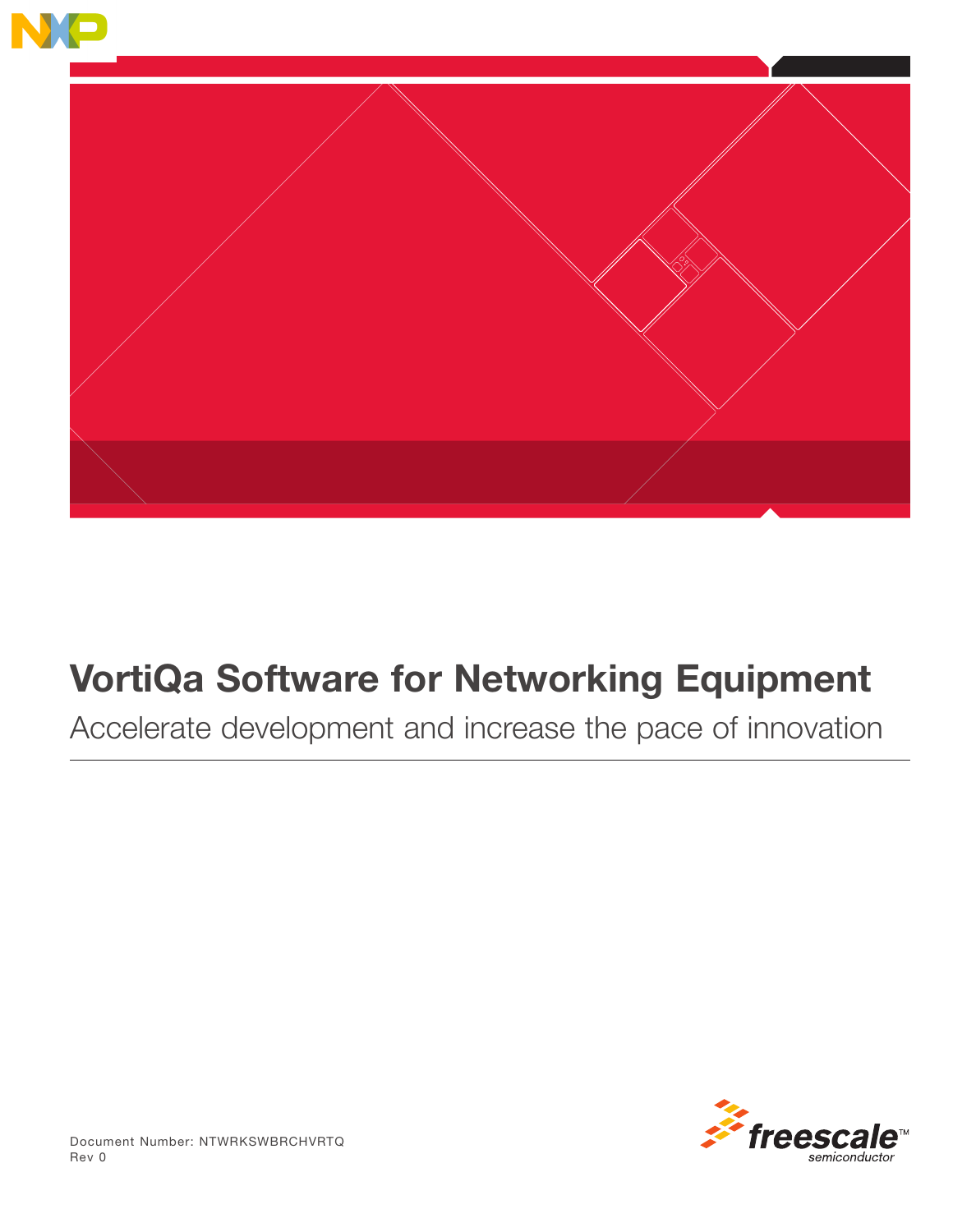

The embedded industry is moving to multicore processors in the quest for higher performance and more application integration within the required power budgets of embedded applications. At Freescale, we recognize that challenges exist when it comes to making this move. Networking products built using multicore designs are only as effective as the software's ability to take advantage of the highly advanced processing and acceleration capabilities of the multicore processor. These challenges include:

- Migrating existing software assets to the new multicore architecture
- • Leveraging complete advanced capabilities of the processor
- Further extending the competitiveness of your design by creating new innovative applications
- Speeding time to market and time to money

By launching VortiQa software, Freescale is affirming our commitment to embedded networking and to helping you quickly and cost-effectively move beyond the challenges of migrating to multicore so that you can continue to expand, innovate and differentiate your products.

# Overview of VortiQa Software for Neworking Equipment

VortiQa software products are production-ready, multicore-optimized software applications that help you accelerate development of your networking equipment products and increase the pace of innovation on Freescale silicon platforms. The new brand name reflects the "whirlwind of innovation" that is enabled by the product lines under the new brand.

VortiQa products deliver on the promise of multicore processing for networking and security functionality. They are built on a broad and mature suite of integrated networking and security functionality such as firewall, IPSec-VPN, intrusion prevention systems (IPS), anti-virus and anti-spam, among others. The software addresses specific vertical markets such as wireless and wired infrastructure, UTM and security appliances, small business gateways and small office/home office (SOHO) residential gateways, and enables threat protection, secure access, convergence and management.

# Solution-Centric Approach

The launch of VortiQa software enables Freescale to deliver a solution-centric approach that combines the capabilities of silicon, software and an extended ecosystem to help you create, innovate and bring to market new classes of services in multiple vertical segments. Our solutioncentric approach includes:



- The unmatched embedded communications processor expertise embodied in our QorIQ communications platform and PowerQUICC processor product lines that are based on Power Architecture technology
- • VortiQa software products developed through world-class, in-house expertise and optimized to take complete advantage of our QorIQ communications platform and PowerQUICC processor silicon
- • An expanded and extended ecosystem of partners that can help you to deliver innovative and comprehensive solutions in specific vertical markets. For example, our partners can work with you to integrate legacy applications, switching infrastructure, VoIP, video and other convergence applications, as well as several business applications.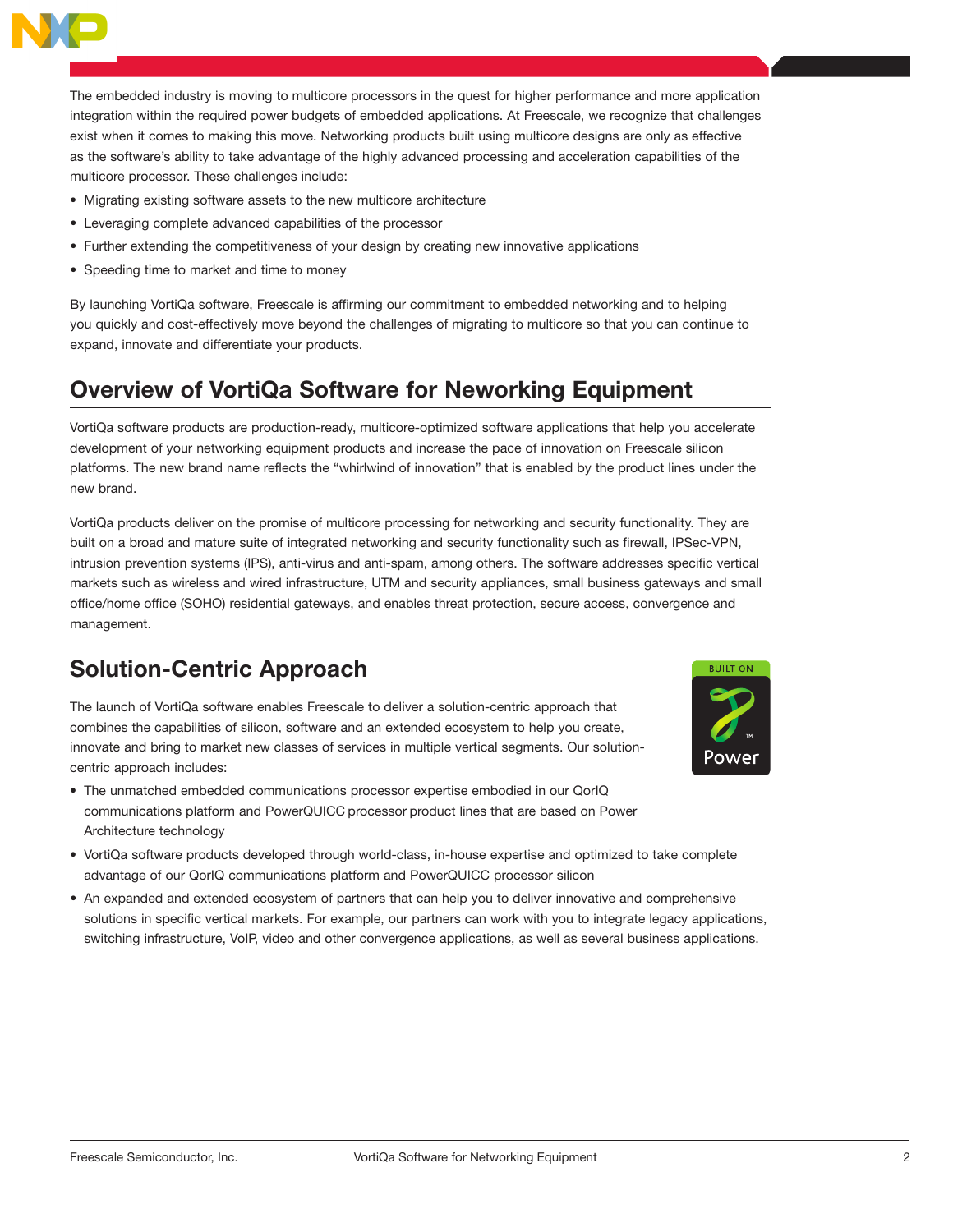# VortiQa Product Features

Freescale brings extensive expertise in security and networking functionality to its VortiQa software products. The feature matrix in Figure 1 provides an overview of the functionality included in VortiQa software products. There are four VortiQa product lines, each developed for one of the following networking market segments:

- Service provider equipment
- • Enterprise network equipment
- • Small business gateways
- SOHO/residential gateways

The specific VortiQa product lines have different combinations of the features (illustrated in the table below) to address specific needs of each market.

| Figure 1: Freescale VortiQa Software Products Feature Overview                     |                                                                                         |                                                                                              |                                                           |                                                                           |                                                                                                                                                                                                                              |
|------------------------------------------------------------------------------------|-----------------------------------------------------------------------------------------|----------------------------------------------------------------------------------------------|-----------------------------------------------------------|---------------------------------------------------------------------------|------------------------------------------------------------------------------------------------------------------------------------------------------------------------------------------------------------------------------|
| <b>Components/Modules</b>                                                          | <b>VortiQa</b><br><b>Software</b><br>for Service<br><b>Provider</b><br><b>Equipment</b> | Vorti0a<br><b>Software</b><br>for Enterprise for Small<br><b>Network</b><br><b>Equipment</b> | Vorti0a<br><b>Software</b><br><b>Business</b><br>Gateways | Vorti0a<br><b>Software</b><br>for SOHO/<br><b>Residential</b><br>Gateways | <b>Description</b>                                                                                                                                                                                                           |
| Common utilities and basic<br>networking functions                                 | $\sqrt{2}$                                                                              | $\sqrt{2}$                                                                                   | $\sqrt{2}$                                                | $\sqrt{2}$                                                                | Provides common software infrastructure facilities and support<br>for several local area and wide area network protocols. Functions<br>include management engines for comprehensive configuration,<br>logging and monitoring |
| Stateful packet inspection (SPI) firewall<br>and Network Address Translation (NAT) | $\sqrt{\sqrt{2}}$                                                                       | $\sqrt{\sqrt{2}}$                                                                            | $\sqrt{2}$                                                | √                                                                         | Provides SPI firewall policy access,<br>protection from cyber attacks and NAT, along with ALGs                                                                                                                               |
| Anti-virus/anti-spam detection<br>and prevention                                   |                                                                                         | $\sqrt{2}$                                                                                   |                                                           |                                                                           | Offers anti-virus/anti-spam scanning, detection and blocking                                                                                                                                                                 |
| Intrusion prevention system (IPS) and<br>deep packet inspection                    | $\sqrt{\sqrt{x}}$                                                                       | $\sqrt{\sqrt{2}}$                                                                            |                                                           |                                                                           | Offers protection from threats and attacks using protocol/traffic<br>anomaly- and signature-based rules                                                                                                                      |
| IPSec virtual private network (VPN)                                                | $\sqrt{\sqrt{2}}$                                                                       | $\sqrt{\sqrt{2}}$                                                                            | $\sqrt{2}$                                                | $\sqrt{}$                                                                 | Termination function supports IKEv1 and IKEv2 encryption<br>protocols for automatic key negotiation and remote user access                                                                                                   |
| High availability                                                                  |                                                                                         | $\sqrt{2}$                                                                                   |                                                           |                                                                           | Offers capabilities of active-active and active-backup<br>high-availability capabilities and clustering of multiple platforms<br>running Freescale solutions                                                                 |
| Configuration management interfaces                                                | $\sqrt{2}$                                                                              | $\sqrt{2}$                                                                                   | $\sqrt{2}$                                                | $\sqrt{2}$                                                                | Provides graphical and command-line based interfaces<br>for configuration of network gateway functions and<br>provision equipment                                                                                            |
| Quality of service (QoS) and traffic management                                    | $\sqrt{2}$                                                                              | $\sqrt{2}$                                                                                   | $\sqrt{2}$                                                | $\sqrt{}$                                                                 | Offers QoS functions and traffic management (shaping and<br>policing) capabilities                                                                                                                                           |
| Virtual security gateway (VSG)                                                     | $\sqrt{2}$                                                                              |                                                                                              |                                                           |                                                                           | Offers multiple virtual (logical) security gateways in one<br>single physical platform                                                                                                                                       |

\*Avalable in future release

Note: Each check mark represents additional functionality levels for that feature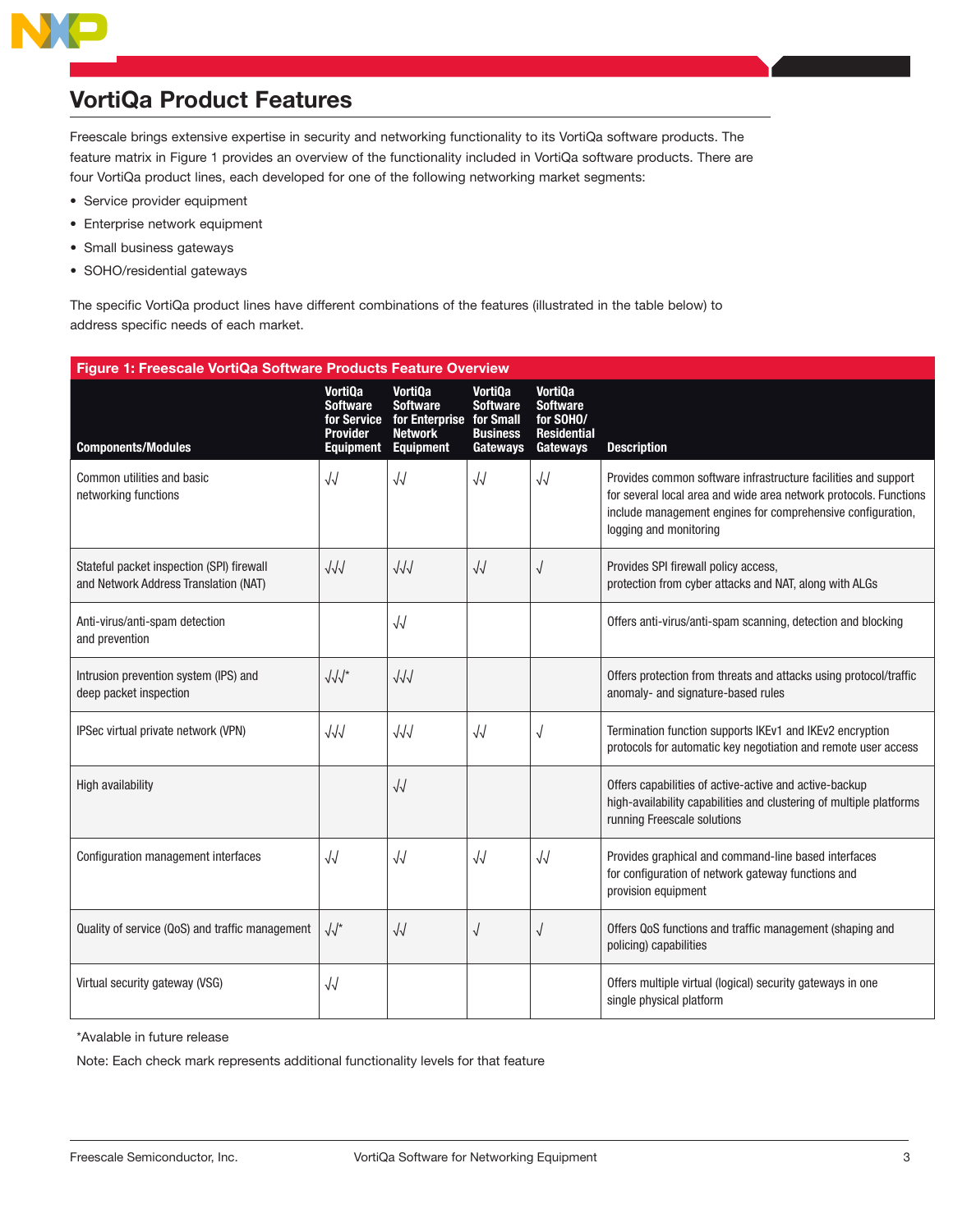

# VortiQa Software for Service Provider Equipment

Manufacturers of wired and wireless infrastructure equipment face increased competition and the need to continuously help service provider customers reduce total cost of deployment. This is driving the need to fully integrate baseband, transport and control functions into a single platform and deliver dramatic cost reductions to carriers. The high integration of Freescale QorIQ communications processors enables you to address the more integrated hardware requirements in this environment, but when coupled with VortiQa software for service provider equipment, the solution provides high-performance data-plane capabilities and substantial architecture flexibility that allows you to migrate legacy applications with minimal changes.

VortiQa software for service provider equipment is designed and optimized for service provider networks, including the need for substantially higher performance and increased session management. In addition, it delivers a mechanism to manage subscriber flows.



### Figure 2: VortiQa Software for Service Provider Equipment

VortiQa software for service provider equipment offers comprehensive, production-ready security application functionality for high density, high-performance deployment on Freescale silicon platforms. It extensively leverages a control plane/data plane (CPDP) systems architecture to achieve high throughput and high session rate processing. The software product is designed for the demanding requirements of large enterprise, data center and carrier subscriber traffic aggregation network deployment. It supports symmetric multi processing (SMP), asymmetric multi processing (ASP) and a hybrid model with configurable CPDP architecture that is specifically tuned to take advantage of the multiple cores as well as data offload acceleration engines in the QorIQ platform family. Product features include:

- Common utilities and basic networking functions
- Stateful packet inspection firewall and NAT
- IPSec virtual private network (VPN)
- IPS and deep packet inspection (\*) indicates roadmap
- Quality of service (QoS) and traffic management (\*) indicates roadmap
- Virtual security gateway (VSG)
- • Configuration management interfaces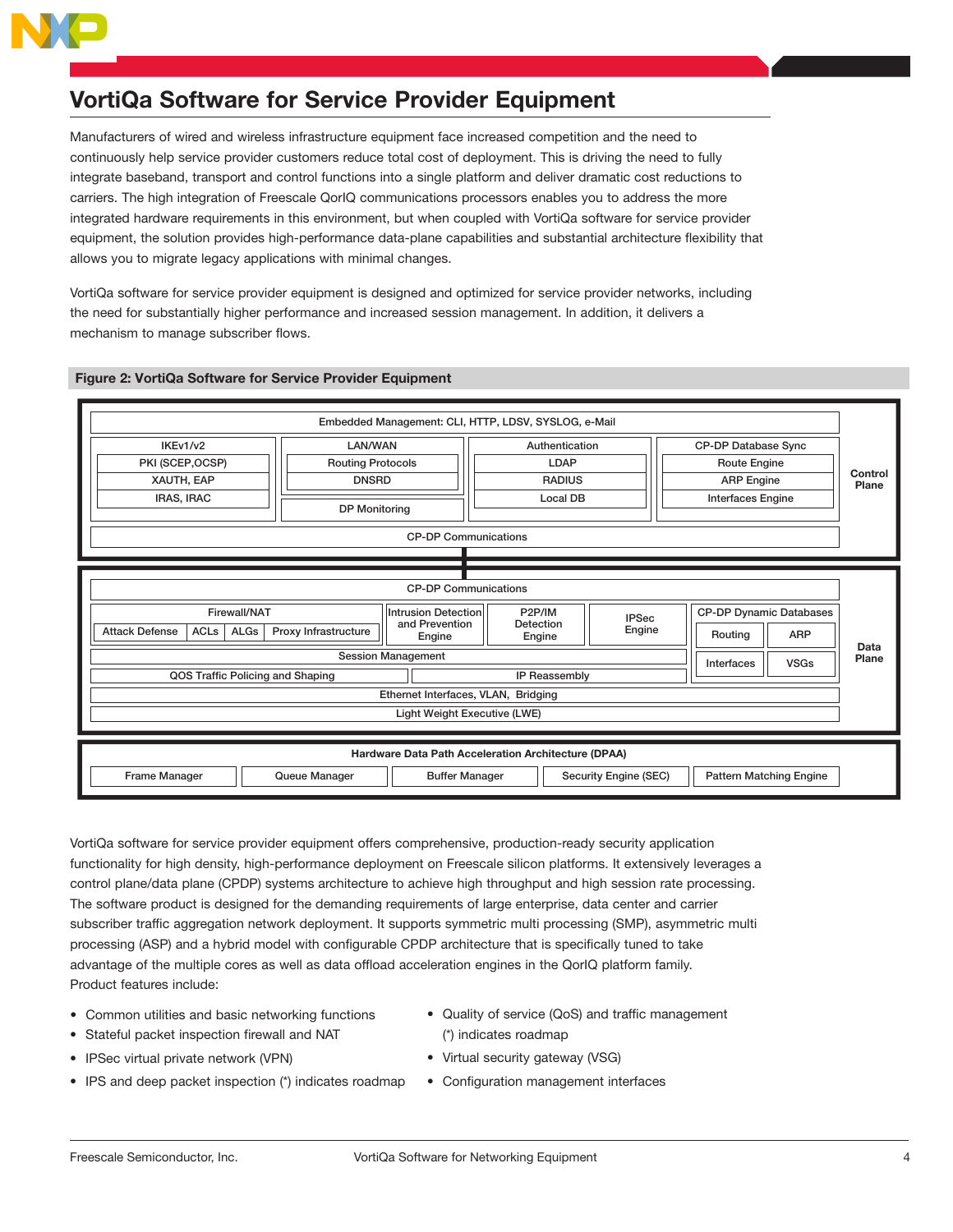

# VortiQa Software for Enterprise Network Equipment

As an enterprise network equipment provider, we understand you have an immense need to add new innovative applications in the areas of convergence, collaboration, security, storage and mobility, among other emerging needs for your global enterprise customers. This is driving the need to combine multiple application functions such as routing, switching, security and convergence on a single platform, which in turn improves the overall manageability of disparate applications and reduces operating expenses for your customers. Our high-performance, low-power QorIQ platforms and PowerQUICC processors, combined with VortiQa software for enterprise network equipment can help you meet your customers' needs.

VortiQa software for enterprise network equipment is a production-ready networking and security application that is designed for high-performance secure network connectivity to help protect enterprise networks from malicious attacks built on Freescale silicon platforms. Large enterprise and data center customers prefer high-performance, scalable and reliable threat management systems. VortiQa software provides such a solution that is specifically architected for the large-user enterprise deployment needs with the required interoperability. This solution supports SMP-based software Linux architecture (shown in Figure 3) that allows maximum flexibility and scalability across the PowerQUICC and QorIQ products. Supported features include:

- 
- Stateful packet inspection firewall and NAT QoS and traffic management
- 
- 
- Common utilities and basic networking functions Anti-virus/anti-spam detection and prevention (AntiX)
	-
- IPSec VPN ICS COPS High availability
- IPS and deep packet inspection **•** Configuration management interfaces

VortiQa software for enterprise network equipment runs on standard SMP Linux platforms using Freescale's high-performance PowerQUICC processor and QorIQ platform system on chip (SoC) technology such as MPC8572 and QorIQ P4080 processors. The VortiQa software is fully integrated with PowerQUICC III and QorIQ processor architectures to deliver optimum network performance under both normal and stressful network conditions. The software is optimized to leverage SoC hardware acceleration functions of the Freescale processors, such as the security (SEC) engine for VPN processing, pattern matching engine (PME) for IPS and the data-path acceleration engine for flow management.

## Figure 3: VortiQa Software for Enterprise Network Equipment

|               |                       |                                                                         |                      | Embedded Management: CLI, HTTP, LDSV, SYSLOG, e-Mail                                                                                        |                                                                   |                        |                      |                        |
|---------------|-----------------------|-------------------------------------------------------------------------|----------------------|---------------------------------------------------------------------------------------------------------------------------------------------|-------------------------------------------------------------------|------------------------|----------------------|------------------------|
|               | Anti-X                | IKEv1/v2                                                                |                      | <b>LAN/WAN Management</b>                                                                                                                   | <b>HA Infrastructure</b>                                          |                        | Authentication       |                        |
|               | <b>SMTP/S Proxy</b>   | PKI (SCEP, OCSP)                                                        |                      | DHCPC, DHCPS                                                                                                                                | <b>VSRP</b>                                                       |                        | LDAP                 |                        |
|               | POP3/S Proxy          | XAUTH, EAP                                                              |                      | PPPoE, PPTP, L2TP                                                                                                                           | <b>Monitor</b>                                                    |                        | <b>RADIUS</b>        | <b>User</b><br>Space   |
|               | <b>HTTP Proxy</b>     | <b>IRAS, IRAC</b>                                                       |                      | Dynamic DNS, DNSRD                                                                                                                          | Transport                                                         |                        | Local DB             |                        |
|               |                       | L2TPoIPSEC                                                              |                      | Routing (RIP v1/v2)                                                                                                                         |                                                                   |                        |                      |                        |
|               |                       |                                                                         |                      | <b>IGMP Proxy</b>                                                                                                                           |                                                                   |                        |                      |                        |
|               |                       |                                                                         |                      |                                                                                                                                             |                                                                   |                        |                      |                        |
| <b>TCP/IP</b> | <b>Attack Defense</b> | Firewall/NAT<br>ACL <sub>s</sub><br>ALGs<br><b>QoS Traffic Policing</b> | Proxy Infrastructure | Intrusion Detection<br>and Prevention<br>Engine<br><b>Session Management</b><br>Ethernet, VLAN, Bridging, WAN Protocols, WAN Load Balancing | P <sub>2</sub> P/IM<br>Detection<br>Engine<br>QoS Traffic Shaping | <b>IPSec</b><br>Engine | High<br>Availability | <b>Kernel</b><br>Space |
|               |                       |                                                                         |                      |                                                                                                                                             |                                                                   |                        |                      |                        |

**C** OS Partner offering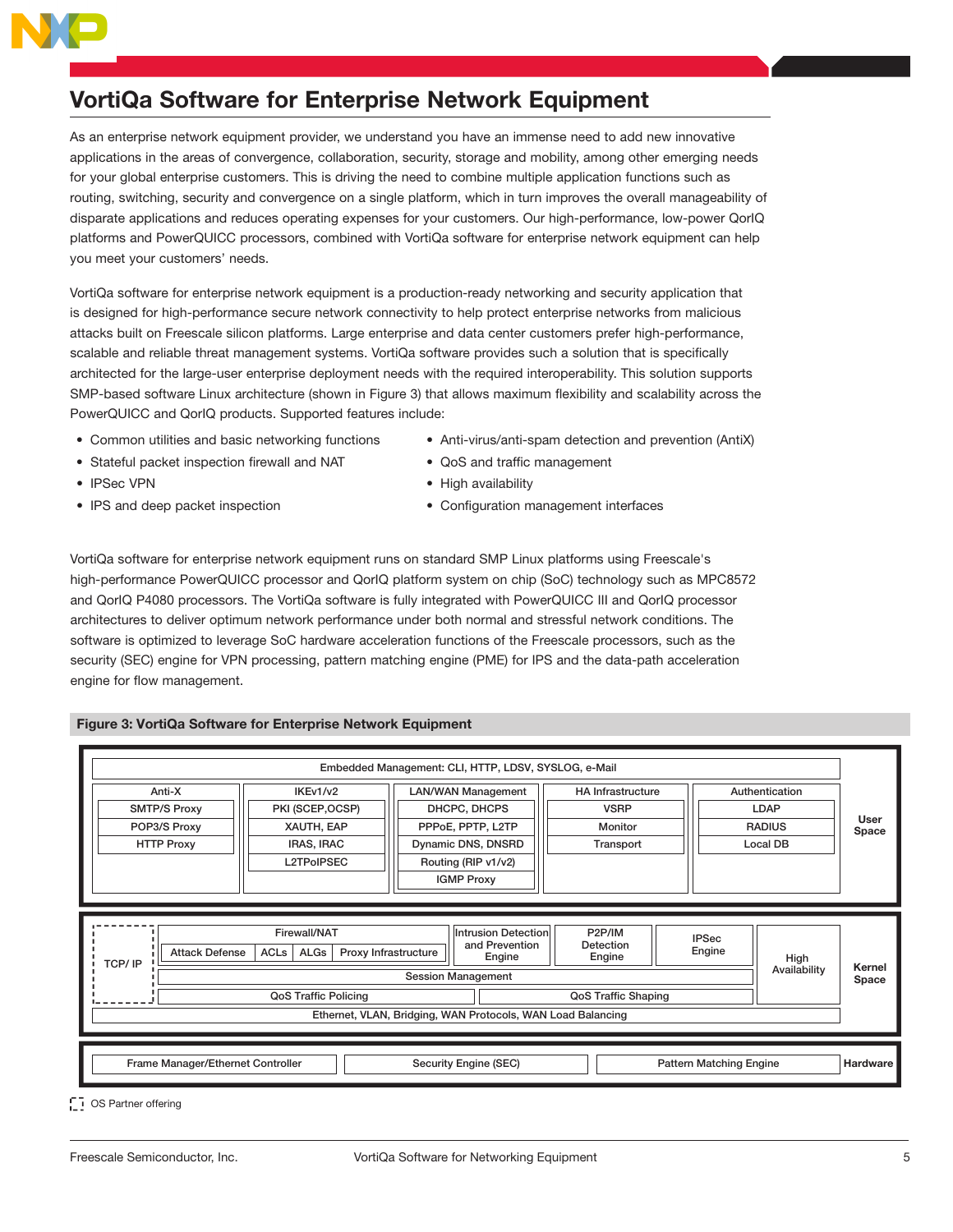

# VortiQa Software for Small Business Gateways

Traditionally, network gateway devices have been separate from security devices, but these days small and medium businesses (SMBs) need to optimize deployment by combining gateway and security functions into one device. Secure gateway devices or routers deliver this easyto-deploy combination.

VortiQa software for small business gateways is a production-ready security and convergence solution specifically tailored for small and branch office gateways on Freescale's silicon platform. This software product line offers a high-performance, feature-rich security product and provides simplified management interfaces. It supports load-balancing and fail-over via separate WAN connections. The software architecture is performance-tuned for PowerQUICC processor and QorIQ platform devices. Supported features include:

- Common utilities and basic networking functions
- Stateful packet inspection firewall and NAT
- • IPSec VPN
- • QoS and traffic management
- • Configuration management interfaces

VortiQa software for small business gateways is pre-integrated with Freescale's PowerQUICC and QorIQ single- and multicore solutions such as the MPC8377 and the QorIQ P2020 processors. The software leverages the special hardware capabilities of the PowerQUICC processors and QorIQ platforms, such as a security engine for IPSec and IKE encryption and decryption.

## Figure 4: VortiQa Software for Small Business Gateways



**C** OS Partner offering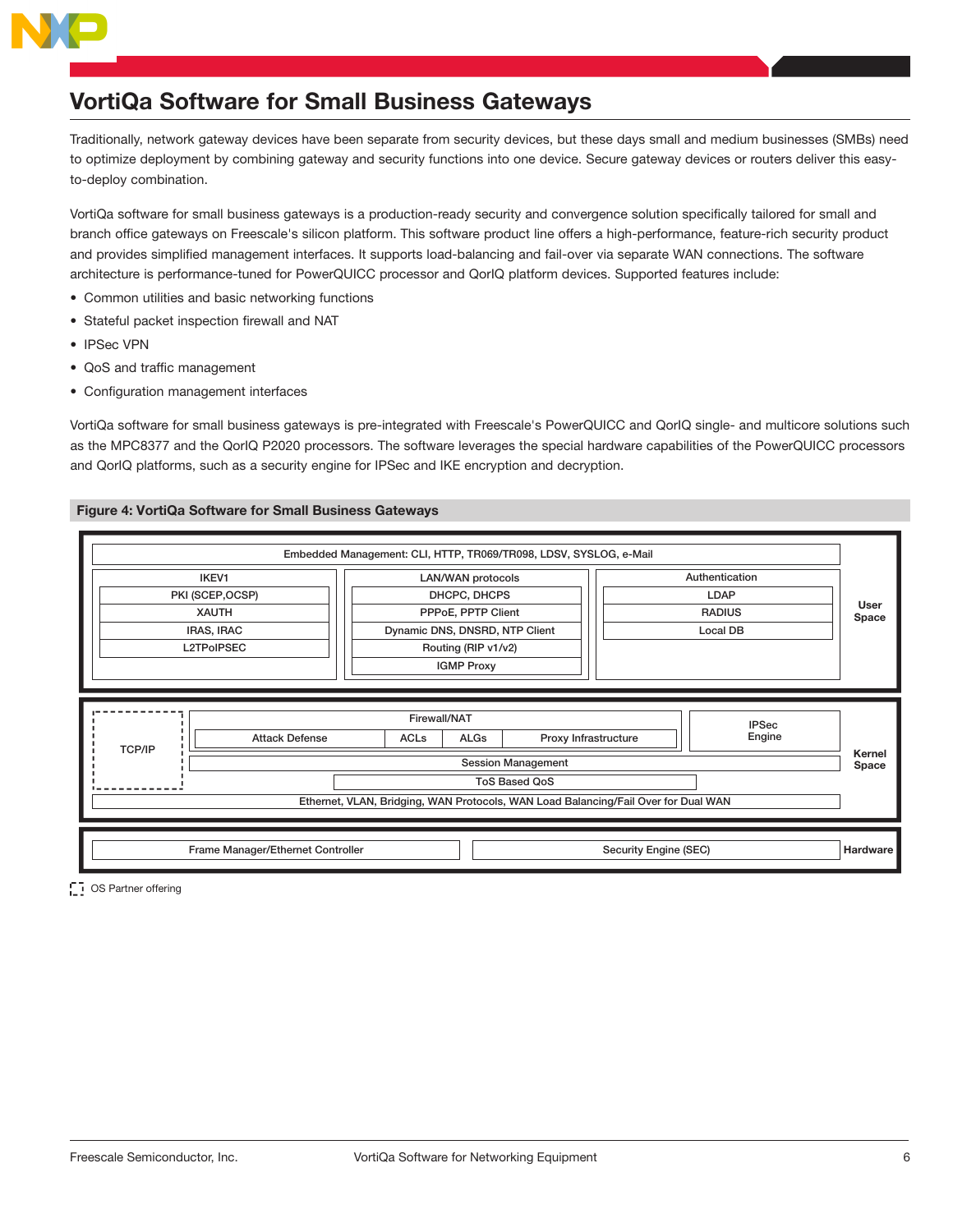

# VortiQa Software for SOHO/Residential Gateways

Digital home networking, high-bandwidth wireless and video-on-demand are a few of the applications and services that are driving exponential growth in packet traffic for residential and SOHO networks. Next-generation residential gateways must allow users to experience a wide variety of services and applications, while still ensuring full network security. Such gateways should also support centralized management and secure remote provisioning that allow dynamic management and deployment of services remotely in a cost-effective manner.

VortiQa software for SOHO/residential gateways is a production-ready solution that is specifically architected (see Figure 5) to provide the right level of support for SOHO and consumer broadband customer premises devices, such as routers and digital home gateways on Freescale's silicon platform. It also includes support for TR-069 and TR-098 protocols that allow centralized management and provisioning capabilities.

Supported features include:

- Common utilities and basic networking functions
- Stateful packet inspection firewall and NAT
- • IPSec VPN
- • QoS and traffic management
- • Configuration management interfaces

VortiQa software for SOHO/residential gateways offers high-performance, scalable and secure software solutions that are integrated with Freescale's PowerQUICC processor and QorIQ platform SoC technology such as MPC8315E and MPC8358E. These software platforms are optimized to fully leverage PowerQUICC processor and QorIQ platform SoC capabilities, including SEC engines to help accelerate IPSec and QUICC Engine technology to accelerate NAT/ firewall performance.

### Figure 5: VortiQa Software for SOHO/Residential Gateways



**D** OS Partner offering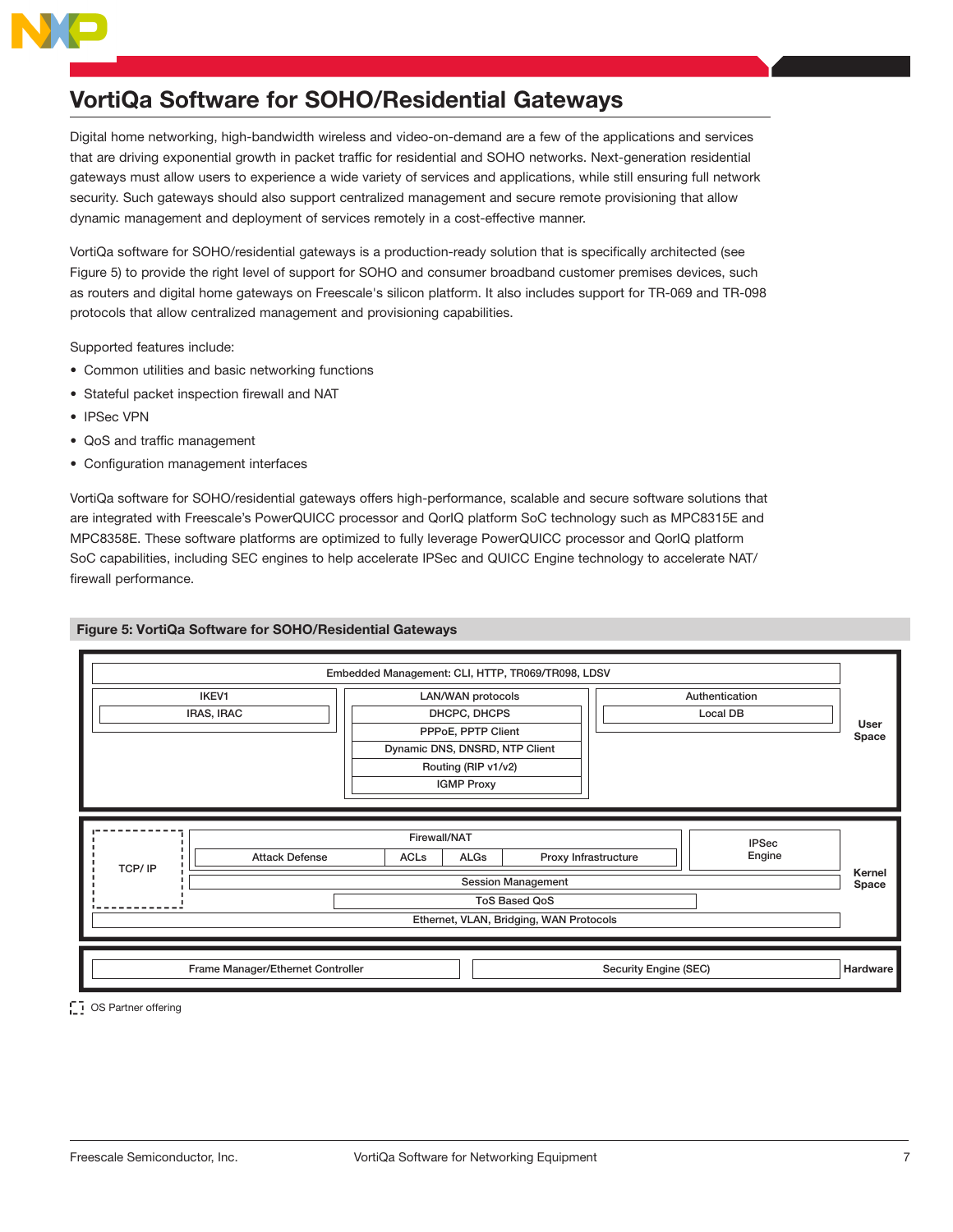

# Target Processor Architecture

VortiQa software is supported by members of Freescale's PowerQUICC and QorIQ platform processor families. The software has been optimized to take advantage of the acceleration and offload engines of these processors, including:

- • Offloading CPU-intensive cryptographic operations to the PowerQUICC processor or QorIQ platform hardware for higher VPN throughput and a faster connection establishment rate
- • Offloading content inspection to the PowerQUICC processor and QorIQ platform PME
- • Optimizing traffic flow patterns using QorIQ platform datapath acceleration engines

# What's in a VortiQa Software Package?

VortiQa software can be delivered as a package containing the following:

- • Source code/binaries
- Release document with build instructions
- • Toolkit documents describing integration API
- • Administrator's guide

Learn more at www.freescale.com/VortiQa.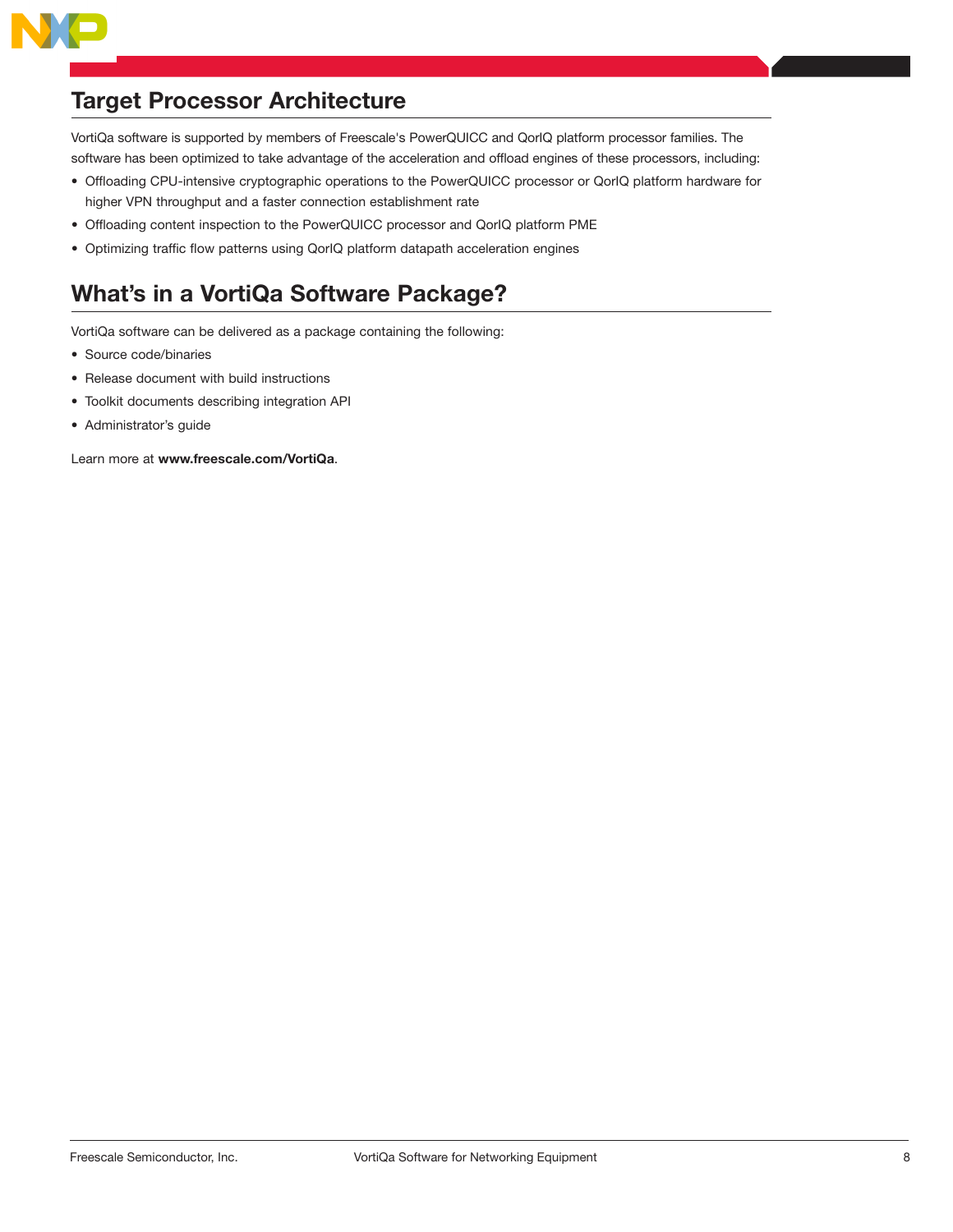# VortiQa<sup>™</sup> Software Products: Detailed Features and Functionality VortiQa™ Software Products: Detailed Features and Functionality

| VortiQa software contains a powerful stateful packet inspection firewall that defends against<br>syn-floods, re-assembly and fragmentation attacks. Comprehensive and fine-grained policy<br>a wide range of attacks, such as IP address spoofing, distributed denial of service (DDoS),<br>enforcement is supported along with NAT and application layer gateways (ALGs).<br>Stateful Packet Inspection Firewall and NAT                                                                                                                                                                                                                                                                                                                                                                                                                                                           | access. In addition, VortiQa software IPsec VPN includes native support for Freescale security<br>The IPSec VPN allows seamless and secure connectivity between remote and central sites<br>using VPN. It supports IKEv1 and IKEv2 for automatic key negotiation and remote user<br>vate Network (VPN)<br>acceleration engines.<br><b>IPSec Virtual Pri</b>                                                                                                                                                                                                                                                                                                                                                                              | Common utilities and basic networking functions include support for several network protocols<br>for LAN and WAN connectivity. They also provide management engines for comprehensive<br>Common Utilities and Basic Networking Functions<br>configuration, logging and monitoring.                                                                                                                                                                                                                                  |
|-------------------------------------------------------------------------------------------------------------------------------------------------------------------------------------------------------------------------------------------------------------------------------------------------------------------------------------------------------------------------------------------------------------------------------------------------------------------------------------------------------------------------------------------------------------------------------------------------------------------------------------------------------------------------------------------------------------------------------------------------------------------------------------------------------------------------------------------------------------------------------------|------------------------------------------------------------------------------------------------------------------------------------------------------------------------------------------------------------------------------------------------------------------------------------------------------------------------------------------------------------------------------------------------------------------------------------------------------------------------------------------------------------------------------------------------------------------------------------------------------------------------------------------------------------------------------------------------------------------------------------------|---------------------------------------------------------------------------------------------------------------------------------------------------------------------------------------------------------------------------------------------------------------------------------------------------------------------------------------------------------------------------------------------------------------------------------------------------------------------------------------------------------------------|
| · Network address and port translation (source, destination, one-one, one-many, many-one,<br>Bypass support to enable asymmetric routing deployments<br>• Keyword content filtering for FTP, SMTP, SMTP, NNTP, HTTP<br>. Network object and time windows support in ACL rules<br>· Layer 3/Layer 4 attack defenses such as anti-spoofing<br>. Rich set of NAT ALGs for complex protocol support<br>· User- or group-based firewall control policies<br>· Rate limiting support to manage/limit traffic<br>. Port triggering and port forwarding support<br>· Multicast firewall support in routing mode<br>· Resource reservation for assured service<br>· Transparent and routing modes support<br>. Traffic anomaly and DDoS protection<br>· Extensive logging and reporting<br>· Stateful packet inspection<br>· Multiple security zones<br>• Access control lists<br>many-many) | . Multiple encryption and integrity algorithms, including DES, 3DES, AES (CBC, CTR, XCBC) and<br>optimized VPN connectivity for distributed locations<br>· Dead peer detection (DPD), dead peer tunnel detection (DPTD)<br>. PKI Support: X.509v3 certificates, CRLs, OCSP and SCEP<br>· Preshared key, RSA and DSA Authentication<br>Supports both route- and policy-based VPN<br>· Stateful failover support for IPsec tunnels<br>• IPsec with ESP, AH and IPCOMP protocols<br>· Extended sequence number support<br>. IKEv1 with X-AUTH and ModeConfig<br><b>IRAC/IRAS</b><br>HMAC-SHA1 and HMAC-MD5<br>· Persistent tunnel support<br>· NAT traversal support<br>• IKEv2 with EAP and<br>. Hub and spoke for<br>$\bullet$ L2TPoIPsec | . WAN interconnectivity support with static IP, DHCP, PPPoE and PPTP<br>. Authentication client support including RADIUS and LDAP/S<br>. Multiple WAN support for load balancing and fallover<br>· Layer 2 bridge with STP, RTSP, IGMP Snooping<br>· Network time protocol (NTP) client support<br>· DNS relay, dynamic DNS client<br>• DHCP-Client, server and relay<br>• Local user database support<br>· RIP v1/v2 and static routing<br>• VLAN support                                                          |
| Intrusion Prevention System (IPS) and Deep Packet Inspection                                                                                                                                                                                                                                                                                                                                                                                                                                                                                                                                                                                                                                                                                                                                                                                                                        | Quality of Service (QoS) and Traffic Management                                                                                                                                                                                                                                                                                                                                                                                                                                                                                                                                                                                                                                                                                          | <b>Configuration Management Interfaces</b>                                                                                                                                                                                                                                                                                                                                                                                                                                                                          |
| Integrated IPS detects and prevents real attacks using protocol/traffic anomaly and signature-<br>malicious attacks and is updated regularly. The IPS includes native support for Freescale pat-<br>positives. VortiQa software's IPS signature database contains thousands of signatures for<br>based rules. IPS uses an application-aware architecture that substantially reduces false<br>tern matching acceleration engine (PME) technology.                                                                                                                                                                                                                                                                                                                                                                                                                                    | It limits the bandwidth for lower-priority traffic generated by network file transfers applications<br>Extensive traffic management capability ensures QoS of traffic passing through the network.<br>and shapes traffic according to bandwidth and queuing policies.                                                                                                                                                                                                                                                                                                                                                                                                                                                                    | command-line interface for management of network gateway functions. A log-generation<br>VortiQa software contains a built-in optimized Web server with easy-to-use GUI and a<br>function can direct logs to external syslog servers and send logs as e-mails.                                                                                                                                                                                                                                                       |
| · Deep packet inspection engines including HTTP, SMTP, SNMP, SIP, POP3, Telnet, FTP, IMAP,<br>· Integrated signature editor for authoring user-defined signatures<br>· Detection and throttling of P2P/IM application traffic<br>· Periodic and manual signature download support<br>· Protocol anomaly detection and protection<br>· Traffic anomaly detection and rate limiting<br>Signature-based detection and protection<br>· Log viewer: analysis, reporting and alerts<br>· Transparent and routing modes support<br><b>SUN RPC</b>                                                                                                                                                                                                                                                                                                                                          | · Egress traffic shaping: queueing, scheduling and DSCP marking<br>· Multiple queue management algorithms: tail drop, RED, WRED<br>· Classification of traffic based on Layer 3 and Layer 4 criteria<br>· Scheduling algorithms: priority based, CBQ and round robin<br>· Two-level traffic shaping: queue and interface based<br>· Ingress traffic metering, policing and DSCP marking                                                                                                                                                                                                                                                                                                                                                  | · Configuration and management engines: CLI, HTTP/S, SNMP, Syslog, e-mail log<br>· Diagnostic capabilities include ping, traceroute, domain name, resolution<br>· Log export via syslog, e-mail and to remote database<br>• Support for protocols such as TR-069 and TR-098<br>• Configuration of security and gateway functions<br>· Persistent "save and load" of configurations<br>• CLI for added flexibility and scripting<br>• Configuration export and import<br>· Debug trace support<br>· Firmware upgrade |
| Anti-Virus/Anti-Spam Detection and Prevention (AntiX)                                                                                                                                                                                                                                                                                                                                                                                                                                                                                                                                                                                                                                                                                                                                                                                                                               | <b>High Availability</b>                                                                                                                                                                                                                                                                                                                                                                                                                                                                                                                                                                                                                                                                                                                 | <b>Virtual Security Gateway (VSG)</b>                                                                                                                                                                                                                                                                                                                                                                                                                                                                               |
| messages for known malware and viruses and protect systems from attacks. VortiQa software<br>AntiX feature includes native support for Freescale pattern matching acceleration engine (PME).<br>Integrated anti-virus and anti-spam capabilities can scan network data, including e-mail                                                                                                                                                                                                                                                                                                                                                                                                                                                                                                                                                                                            | VortiQa software provides high availability and load sharing support for its security services to<br>ensure no loss of network connectivity.                                                                                                                                                                                                                                                                                                                                                                                                                                                                                                                                                                                             | VSG provides functionality that allows the creation of fully enabled virtual gateways that can<br>support multiple gateways within a single device.                                                                                                                                                                                                                                                                                                                                                                 |
| · Proxy support for SMTP/S, POP3/S, HTTP<br>. Transparent and routing modes support<br>· Logging and reporting<br>· Spam assassin<br>$\bullet$ Clam AV                                                                                                                                                                                                                                                                                                                                                                                                                                                                                                                                                                                                                                                                                                                              | I balancing in active-active mode: least loaded, hash based<br>. Mechanisms for takeover/relinquish and graceful shutdown<br>· Monitoring support: link, device, critical processes<br>• HA transport for synchronizing across devices<br>· Active-backup and active-active support<br>· Load balancing exception list<br>· VSRP protocol support<br>· Session-based load                                                                                                                                                                                                                                                                                                                                                                | · Configuration and Run time state information on per-VSG basis<br>· Linux name space support for TCP/IP stack virtualization<br>Dynamic VSG instance management<br>• Overlapping IP address support                                                                                                                                                                                                                                                                                                                |
|                                                                                                                                                                                                                                                                                                                                                                                                                                                                                                                                                                                                                                                                                                                                                                                                                                                                                     |                                                                                                                                                                                                                                                                                                                                                                                                                                                                                                                                                                                                                                                                                                                                          | <b>A</b> treescale<br>VortiQa                                                                                                                                                                                                                                                                                                                                                                                                                                                                                       |